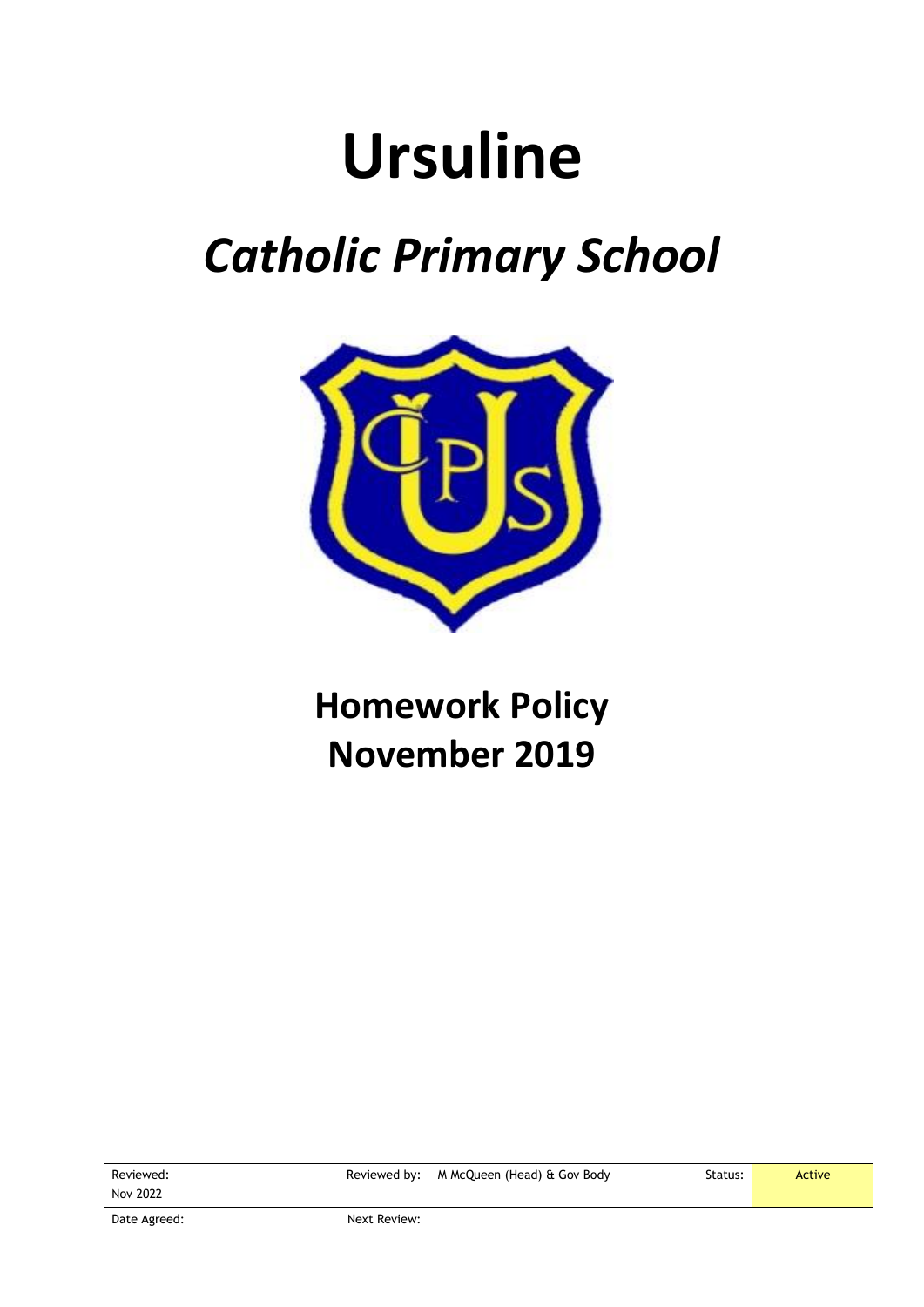#### **INTRODUCTION**

At Ursuline Catholic Primary School we believe homework is anything children do outside the normal school day that contributes to their learning, in response to guidance from the school. Homework encompasses a whole variety of activities instigated by teachers and parents/carers to support the children's learning.

#### **RATIONALE FOR HOMEWORK**

Homework can be an important part of a child's education, and can add much to their development. We see homework as an important example of cooperation between teachers and parents/carers. One of the aims of our teaching is for children to develop as independent learners, and we believe that doing homework is one of the main ways in which children can acquire the skill of independent learning.

Homework can play a positive role in raising a child's level of attainment. However, we also acknowledge the important role of play and free time in a child's growth and development. While homework is important, it should not prevent children from taking part in the activities of various out-of-school clubs and of other organisations that play an important part in the lives of our pupils. We are well aware that children spend more time at home than at school and we believe that they develop their interests and skills to the full only when parents/carers encourage them to make maximum use of the opportunities available outside school. We also acknowledge that too much homework, which seems lacking in purpose and clarity can have a detrimental effect on children's' confidence and the quality of family life. In line with this school will ensure that:

- children will always have at least three days to complete and return homework to school
- the setting of homework will be flexible around days in the calendar that families may wish to mark or celebrate (e.g. Halloween, Bonfire Night, Shrove Tuesday)
- when setting homework teachers will be sensitive to family celebrations, e.g. birthdays
- Homework will not be set the night before or the night after an educational visit
- Homework will be optional during school holidays

#### **AIMS AND OBJECTIVES**

The aims and objectives of homework are:

- to enable pupils to make maximum progress
- to help pupils develop the skills of an independent learner;
- to promote cooperation between home and school in supporting each child's learning;
- to enable all aspects of the curriculum to be covered in sufficient depth;
- to provide educational experiences not possible in school;
- to consolidate and reinforce the learning done in school, and to allow children to practise skills taught in lessons;
- to help children develop good work habits for the future.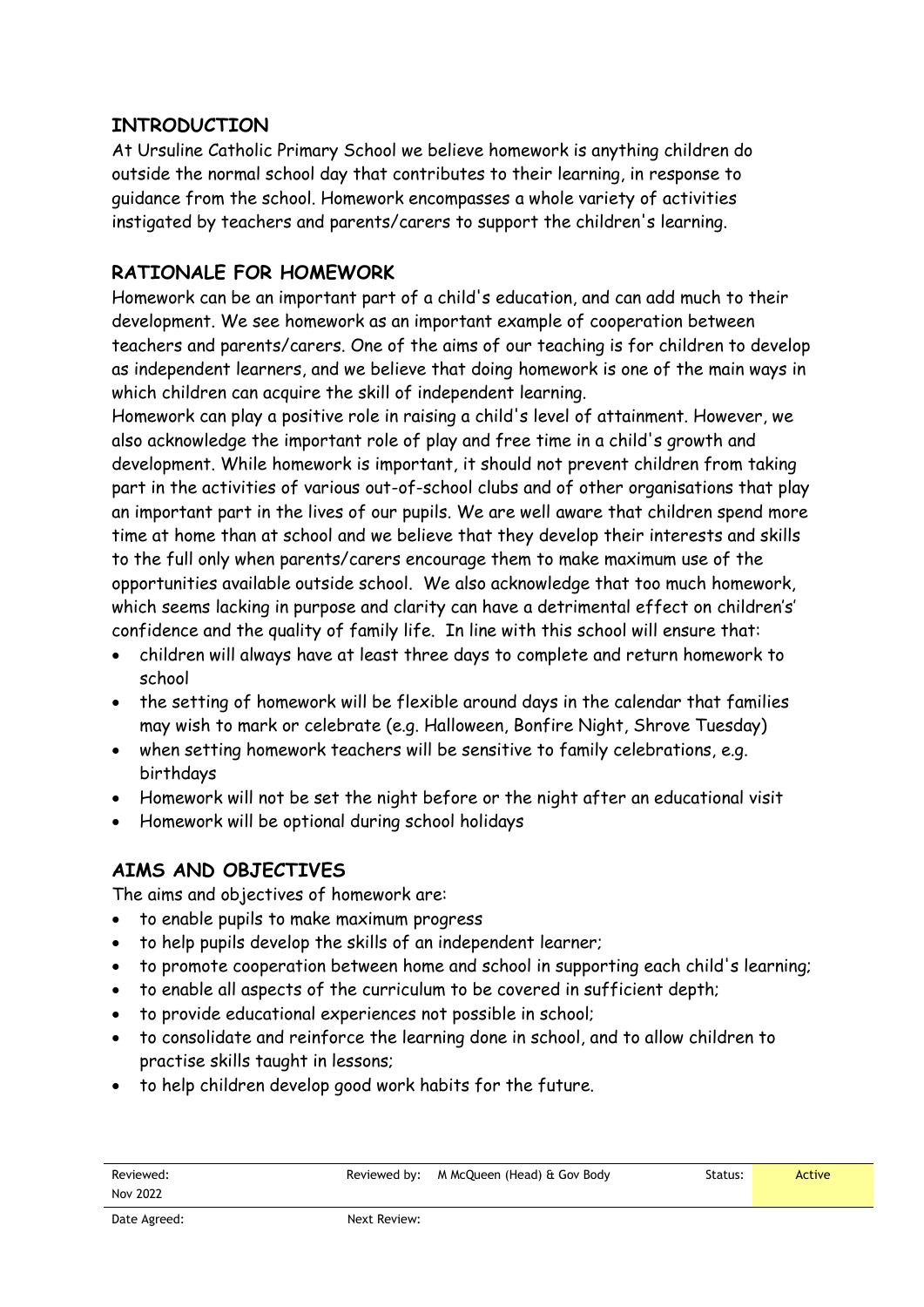#### **INCLUSION AND HOMEWORK**

We recognise that children have individual learning styles, which means that some tasks can be completed in a number of different ways, while others demand a particular approach.

We set homework for all children as a normal part of school life. We ensure that all tasks set are appropriate to the ability of the child, and we endeavour to adapt any task set so that all children can contribute in a positive way. When setting homework to pupils who are named on the register of special needs, we refer to their Individual Education Plans (IEPs).

We value and celebrate the cultural diversity of our pupils and their families, and we appreciate the enrichment that this brings.

#### **THE ROLE OF TEACHERS**

- ensure children receive constructive feedback regarding the quality and attainment of completed tasks
- encourage all children through praise and recognition of individual efforts
- send home forecasts of topics and curriculum targets for literacy and numeracy at the start of each half term
- respond, where appropriate, to parent/carer comments in homework comment book
- discuss any problems with the child (or parent/carer, if appropriate) as they arise
- keep to agreed days and times for setting and collecting work
- give work which allows children to reinforce, improve or extend learning
- provide tasks which are matched to a child's ability and learning style
- vary the tasks to make the work more stimulating and enjoyable
- explain clearly the purpose of the task and how to complete it

#### **THE ROLE OF PARENTS/CARERS**

Parents/carers have a vital role to play in their child's education, and homework is an important part of this process. We ask parents/carers to encourage their child to complete the homework tasks that are set. We invite them to help their children with homework as and when they feel it to be necessary. We take the view that children are likely to get more out of an activity if parents/carers get involved – as long as they don't take over too much!

Parents/carers can support their child by providing a good working space at home and by discussing the work that their child is doing.

We encourage parents/carers to read the half termly forecasts of topics and curriculum targets for literacy and numeracy. These will provide the context in which homework is set.

Parents/carers are welcome to write comments to the class teacher in the homework comment book to provide feedback on, or seek clarification, about homework.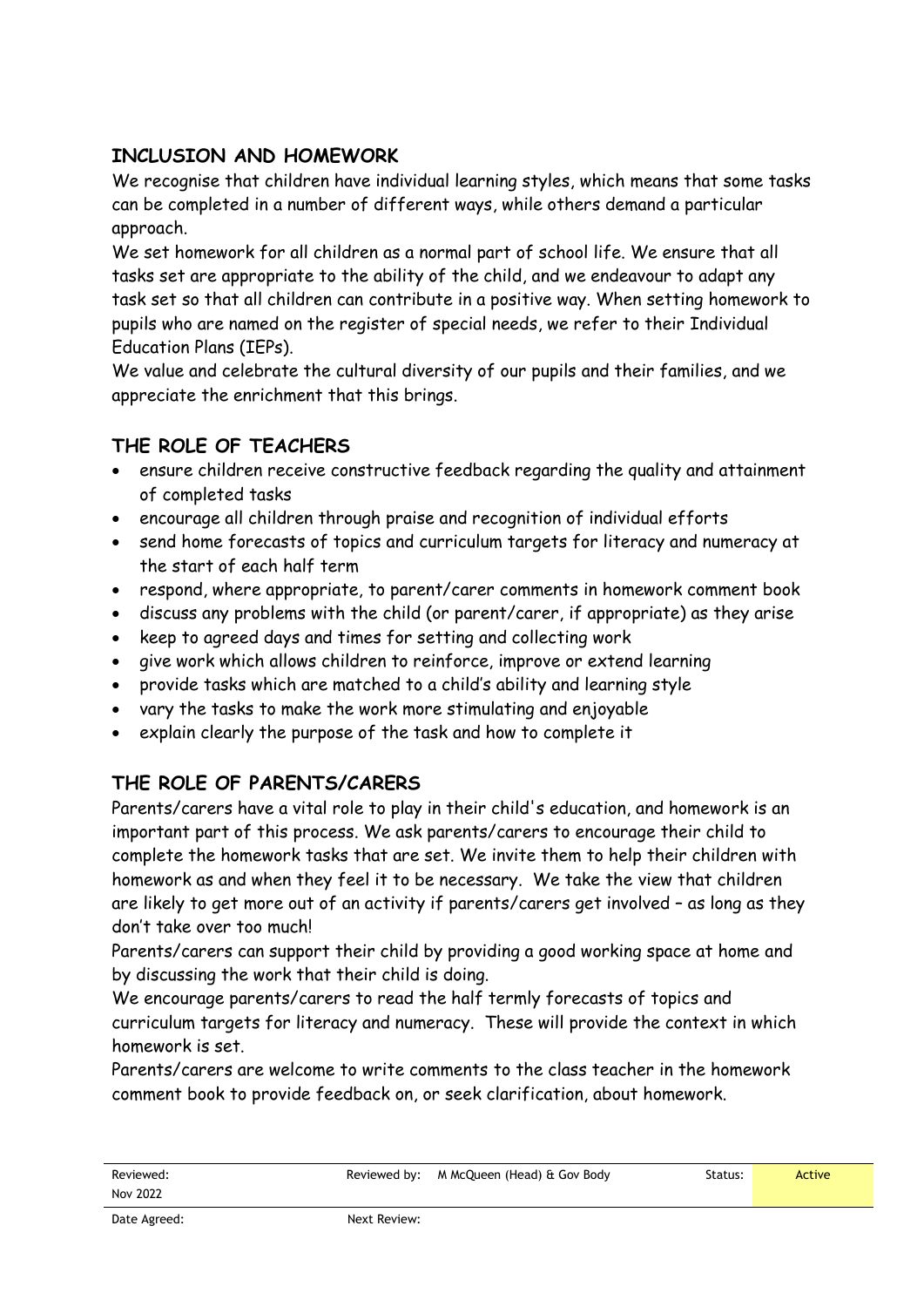We ask that parents/carers keep school up to date with changes in their domestic internet connectivity (see below **THE SCHOOL'S HOMEWORK PROVISION** for explanation).

We also ask that they carefully monitor how long in any one evening children are spending (in total) on homework. The following are approximate guidelines:

Reception 10 minutes

Y1-2 15-20 minutes

Y3-4 25-30 minutes

Y5-6 40-45 minutes

Parents/carers should note that medical experts recommend that children should spend no more than thirty minutes at a time looking at a computer screen.

#### **THE SCHOOL'S HOMEWORK PROVISION**

Homework will be set in English, Mathematics and Research. The school has access to a number of high quality 'on-line' resources, which effectively support children's learning. The school website provides links to these and they will be used increasingly as part of our homework provision. The school will take into consideration the ICT connectivity available in the homes of different families and will, where possible, make alternative arrangements for the completion of 'on-line' homework. In support of this the Smart Rules for E-Safety are attached as an appendix to this policy and may also be found on the school website. The safety of our children is paramount in all matters regarding Internet use. We advise parents/carers to always supervise their child's access to the Internet.

Please note that Y2 and Y6 pupils may be set homework as a means of helping them to prepare for their National end of Key Stage Statutory Assessments (SATs). Similar arrangements may put in place to help prepare Y1 pupils for the National Phonics Screening check.

#### **English**

Reading at home is a central component of a pupil's development as a reader. Regardless of a pupil's stage of development teachers will regularly send home, with a particular reading book, reading 'prompts'. These prompts are linked to the pupil's current reading target and are designed to help them to move on to the next stage in their development.

'Big Talk' homework fits in with the school's Writing cycle. Pupils will be sent home with 'Big Talk' homework as they approach the end of a unit and before they re-visit the previous unit. 'Big Talk' homework should happen at least once every half term. The ideas discussed at home are integrated into the preparations for a Extended Writing.

Within Bug Club pupils can access an 'on-line' library of books that are set at a level that closely matches their ability. The texts are motivating and cover a wide range of text types. They are designed to be read with little or no support, even by the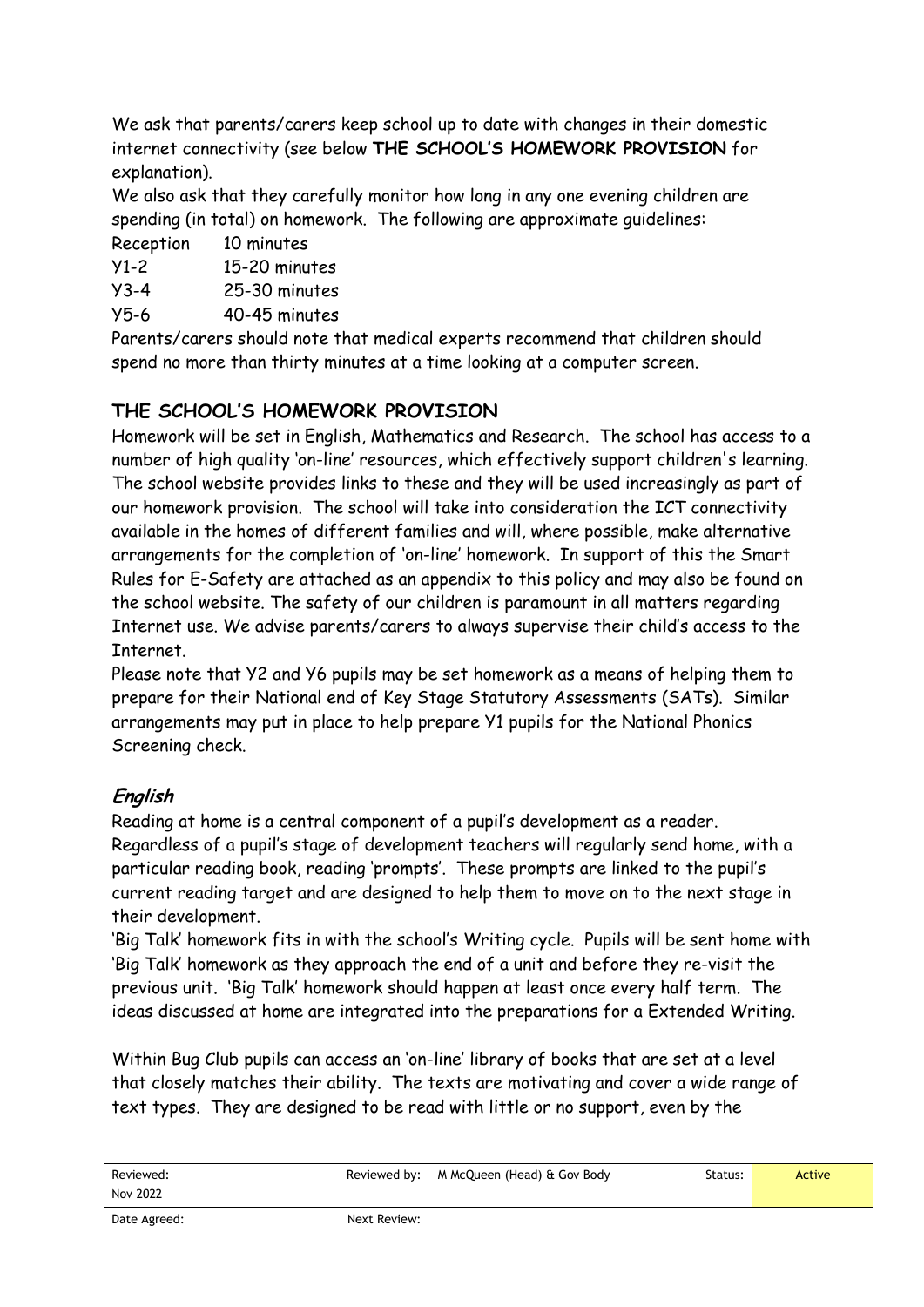youngest pupils. The built in assessment activities are closely matched to learning within school.

Spelling City provides pupils with on line opportunities to practise spellings in a variety of ways including games, puzzles and within the context of sentences. Pupils can access spellings that have been set by their teacher and enter their own into the system for independent study.

#### **Mathematics**

Times Tables are tested weekly, with the aim that children improve on each week's personal performance. Homework is sent home weekly for each pupil to practise the tables they are learning and for them to recognise the corresponding division number sentences.

MyMaths is a comprehensive range of on-line Mathematics lessons and homework activities, covering a significant amount of the Mathematics curriculum. Pupils can access work set for them by their teacher and are able to use the built in lessons, should they need additional help. In addition, pupils can work independently by selecting work that matches their current targets. The system is designed to make searching for these booster activities quick and easy.

'Abacus:the Zone' can be accessed from within 'Bug Club'. It includes games which particularly support early mathematical development.

#### **Research**

One piece of research homework, linked to current topic work, will be set in each term. The format may vary, e.g. pupils may be asked to create a 3D model, or prepare a PowerPoint presentation. Structured classroom activities will be organised over an extended period of time to then discuss and evaluate each pupil's work. Pupils will learn about research carried out by other pupils and will be asked to then teach some of the information they learn to members of their own family. Classes will also be able to showcase their findings (e.g. in assembly and/or to other classes).

It may be that a class generates, through its evaluation of a set piece of research, another related 'spin-off' piece of research. If this happens the outcomes of pupils' efforts will be evaluated as described above.

#### **Games**

Every year group may periodically send games home to support and extend work being done in school. This is also intended to provide families with a fun experience and opportunities to talk, the value of which cannot be overstated.

Reviewed: Nov 2022 Reviewed by: M McQueen (Head) & Gov Body Status: Status: Native